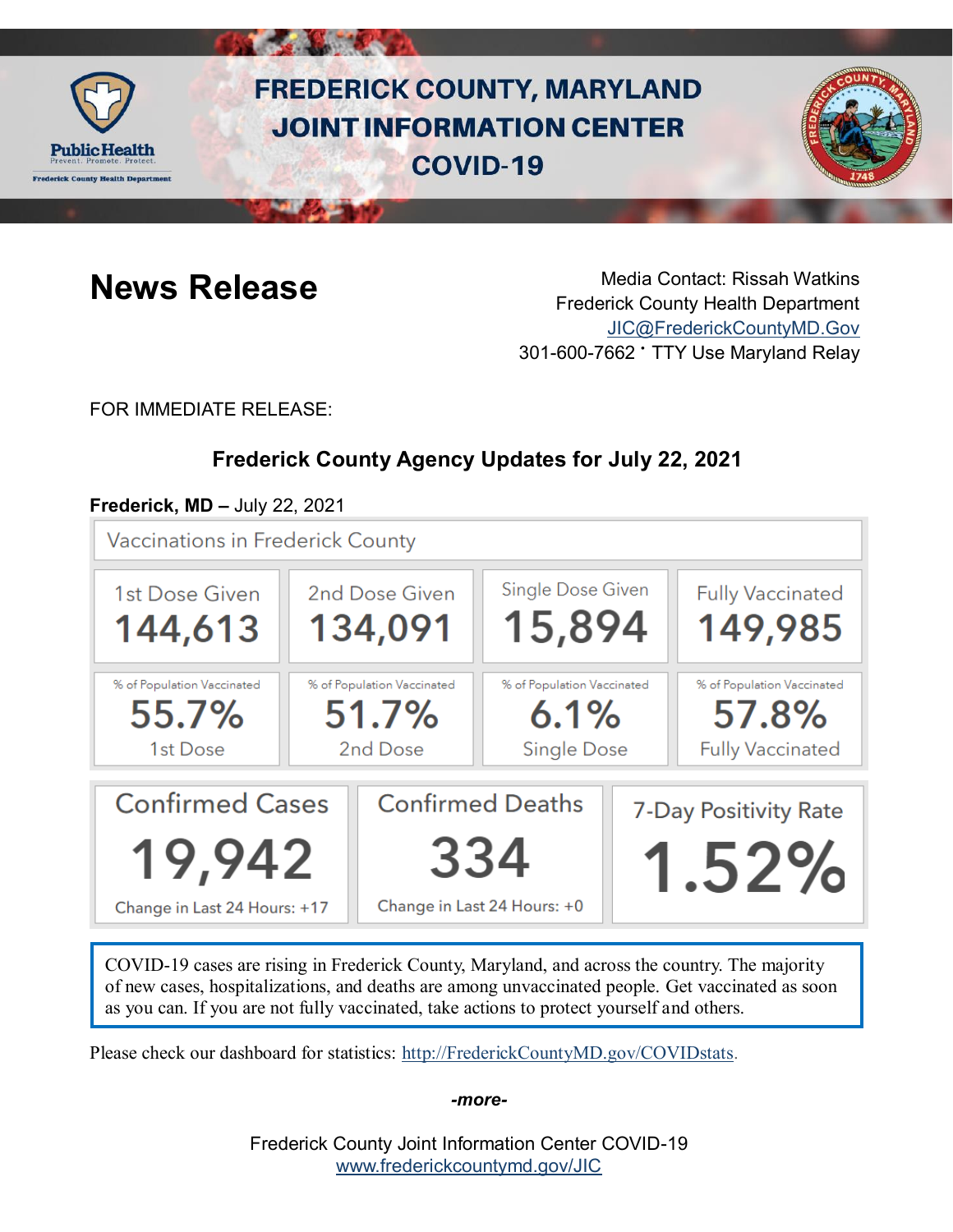

#### **Page 2/JIC**

# Updates from CDC

Breakthrough Cases: COVID-19 vaccines are **[effective](https://www.cdc.gov/coronavirus/2019-ncov/vaccines/effectiveness.html)** in preventing severe illness and death. However, no vaccine is 100% effective at preventing illness in vaccinated people. A small percentage of people who are [fully vaccinated](https://www.cdc.gov/coronavirus/2019-ncov/vaccines/fully-vaccinated.html) will still get COVID-19 if they are exposed to the virus that causes it. These are called "**vaccine breakthrough cases**."

CDC is working with state and local health departments to investigate COVID-19 vaccine breakthrough cases. The goal is to identify any unusual patterns, such as trends in age or sex, the vaccines involved, underlying health conditions, or which of the SARS-CoV-2 variants made these people sick. To date, no unusual patterns have been detected in the data CDC has received. More information available [here.](https://www.cdc.gov/vaccines/covid-19/health-departments/breakthrough-cases.html)

Variants: Viruses constantly change through mutation, and new variants of a virus are expected to occur. Information about the characteristics of these variants is rapidly emerging. Scientists are working to learn more about how easily they spread, whether they could cause more severe illness, and whether currently authorized vaccines will protect people against them.

- [Variants of Concern](https://www.cdc.gov/coronavirus/2019-ncov/variants/variant-info.html#Concern) have an increase in transmissibility or more severe disease (e.g., increased hospitalizations or deaths). They include the B.1.1.7 (Alpha), B.1.351 (Beta), B.1.617.2 (Delta), and P.1 (Gamma) variants.
- The Delta variant seems to spread more easily and quickly than other variants. The rapid rise of this variant is especially concerning for the unvaccinated.

CDC has information about the proportion of variants in the United States [here.](https://covid.cdc.gov/covid-data-tracker/#variant-proportions)



Variant Proportions in the U.S.

View data showing proportions of Variants of Concern and Variants of Interest.

Forecasts: CDC has developed forecasts for newly reported COVID-19 deaths, which are predicted to increase over the next 4 weeks.



## **Forecasts on COVID Data Tracker**

View interactive visualizations of current and past cumulative and weekly COVID-19 death forecasts for the U.S. states and territories. Also, find maps and charts tracking cases, deaths, and trends of COVID-19 in the U.S.

*-more-*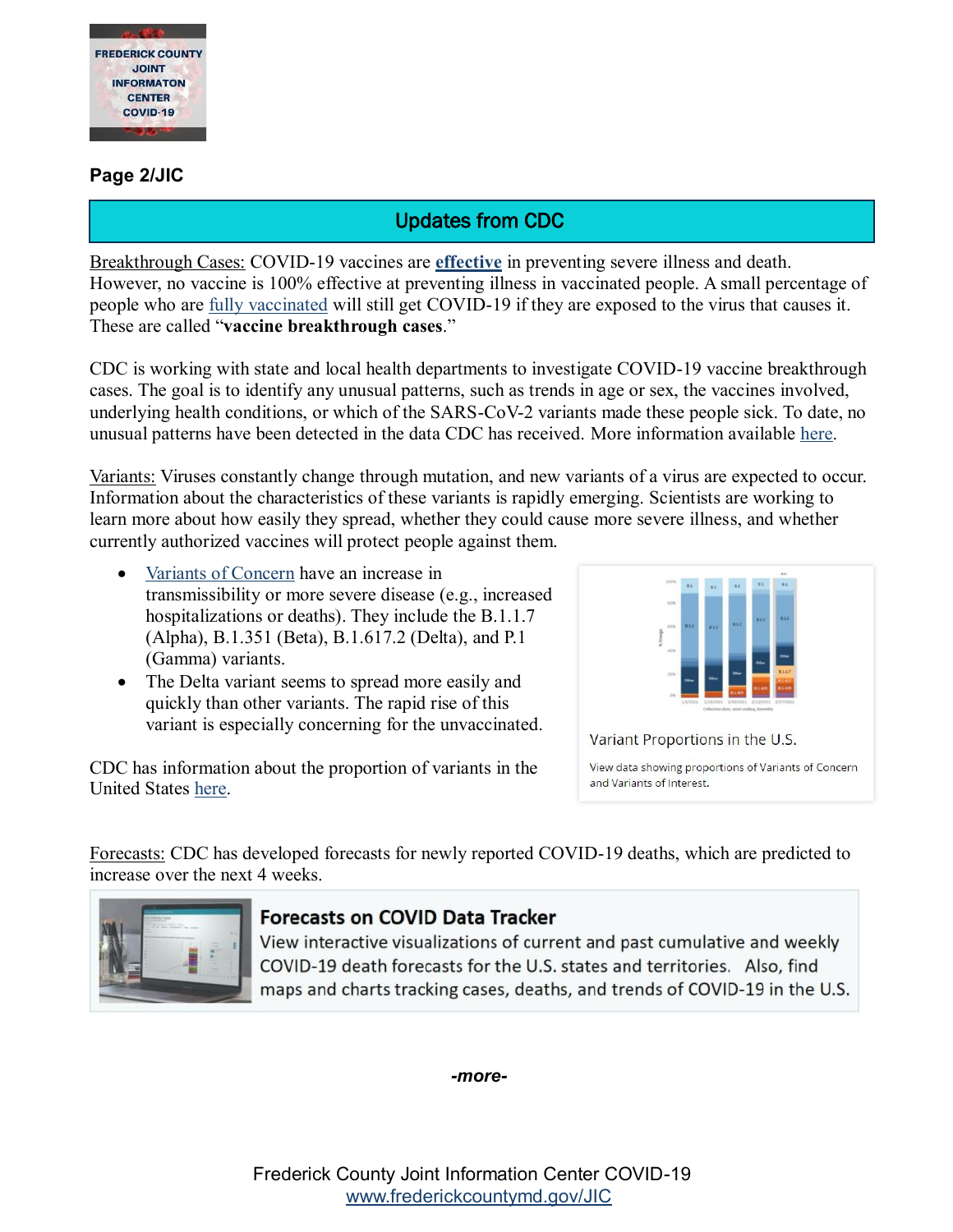

### **Page 3/JIC**

# Maryland State Update

#### Contact Tracing: One Year In

While case counts are down, the pandemic is not over. Public health experts agree, contact tracing is and will continue to be an important tool for disease containment. In this webinar, we will review what we have learned from contact tracing and why this public health strategy continues to play a vital role.

Participants will learn about contact tracing, Maryland's smartphone exposure notification service (MD COVID Alert), and how to support their communities during this stage of the pandemic.



**Date**: Wednesday, August 4th, 2021 **Time**: 2:00 PM - 3:00 PM ET **Register here**: <https://bit.ly/webinarctu>

# Other Updates

The Frederick County Health Care Coalition (FCHCC), Frederick County Health Department, and Frederick Health Hospital are asking all Frederick County residents to take a short survey about community health issues in Frederick County, Maryland. This online survey is part of the community health needs assessment process and the information shared will be used to identify health priorities and focus public and community health planning efforts in Frederick County for the next several years.

**COMMUNITY HEALTH NEEDS ASSESSMENT SURVEY** Please take our survey to help improve health outcomes in Frederick County! • Answers are anonymous  $\bullet$  Takes ~10 minutes ふか **Thank you for participating!** 

All Frederick County residents are encouraged to take this anonymous 10-minute survey. The survey will be open until August 11, 2021 and is available here:

[www.FrederickHealth.org/CHNASurvey](http://www.frederickhealth.org/CHNASurvey)

*-more-*